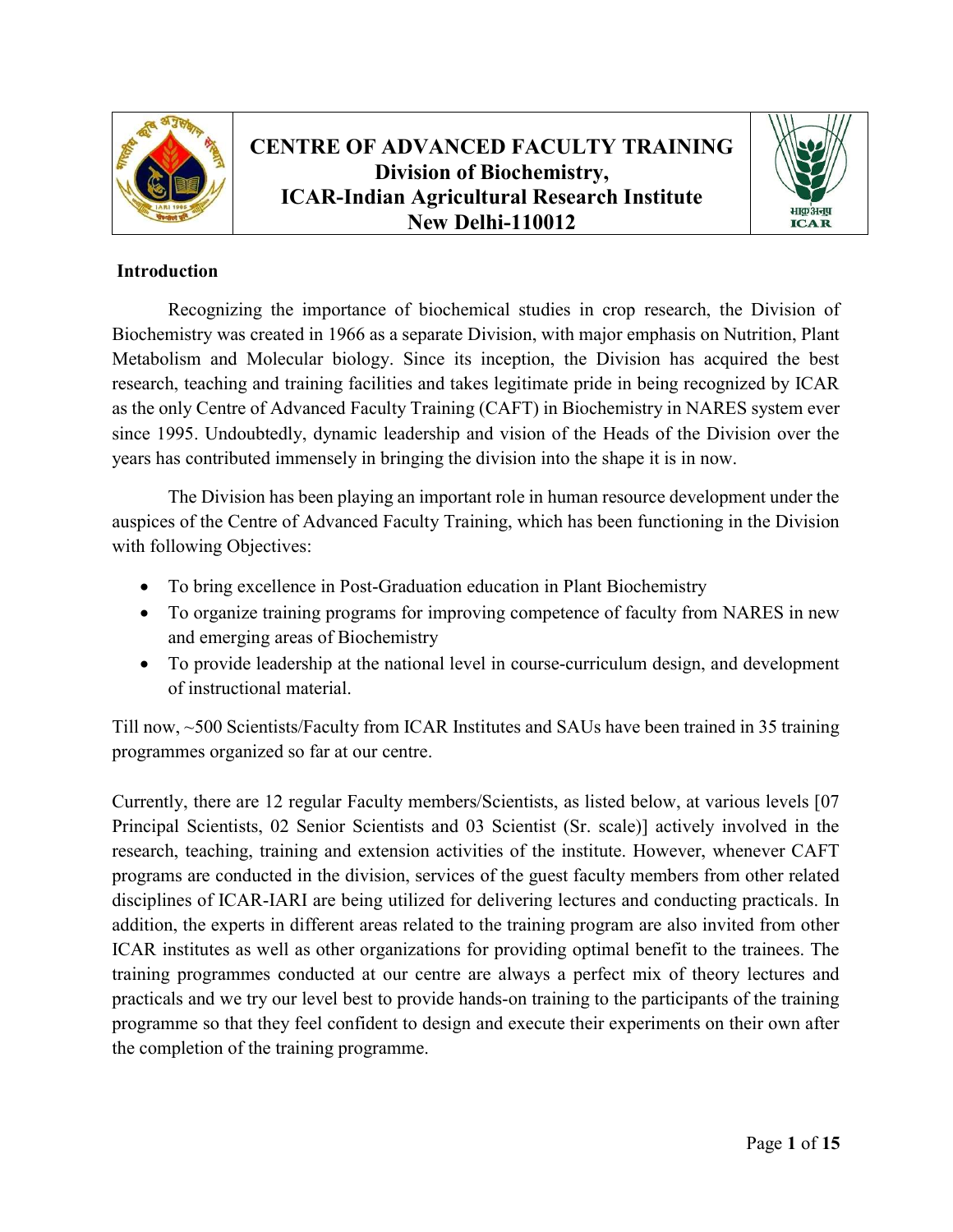| 1.  | Dr. Shelly praveen       | Head & Principal Scientist      |
|-----|--------------------------|---------------------------------|
| 2.  | Dr. Anil Dahuja          | Professor & Principal Scientist |
| 3.  | Dr. Archana Sachdev      | Principal Scientist             |
| 4.  | Dr. Aruna Tyagi          | Principal Scientist             |
| 5.  | Dr. Suresh Kumar         | Principal Scientist             |
| 6.  | Dr. Sneh Narwal          | Principal Scientist             |
| 7.  | Dr. Archana Singh        | Principal Scientist             |
| 8.  | Dr. Ranjeet Ranjan Kumar | Senior Scientist                |
| 9.  | Dr. Suneha Goswami       | Senior Scientist                |
| 10. | Dr. Vinutha T.           | Scientist(Sr. Scale)            |
| 11. | Dr. Veda Krishnan        | Scientist(Sr. Scale)            |
| 12. | Dr. Sweta Kumari         | Scientist (Sr. Scale)           |

#### List of Faculty Members/Scientists as on January 2020:

Also, there are some mega research facilities created at ICAR-IARI such as "National Phytotron Facility" and "Nanaji Deshmukh Plant Phenomics Centre". In all the CAFT programmes conducted at the centre, the visit of the trainees to these prized-possessions of ICAR-IARI is ensured and participants are exposed to new opportunities generated through these facilities. In addition, we are proud of having Prof. M.S. Swaminathan National Agricultural Science Library at ICAR-IARI, which has rich repository of books and journals in the field of agriculture and allied sciences. The trainees are given free access to the library during their stay at ICAR-IARI to enrich their knowledge. Furthermore, a National Agricultural Bioinformatics Grid (NABG) has been established at our sister institute viz. IASRI, New Delhi. In this grid, the first supercomputing hub for Indian Agriculture i.e. Advanced Supercomputing Hub for OMICS Knowledge in Agriculture – ASHOKA has been set up. This facility is built in a state-of-the-art Data Centre and out of nine super-computers of this grid, two super-computers are ranked at 11th and 24th in the list of top super-computers of India by Indian Institute of Sciences, Bangalore. It is always made sure that he trainees of our CAFT program are exposed to this state-of-the-art facility so that they can make use of this facility in their future research programmes. Furthermore, the trainees are always apprised about various strategies/tools/Do's and Don'ts about writing a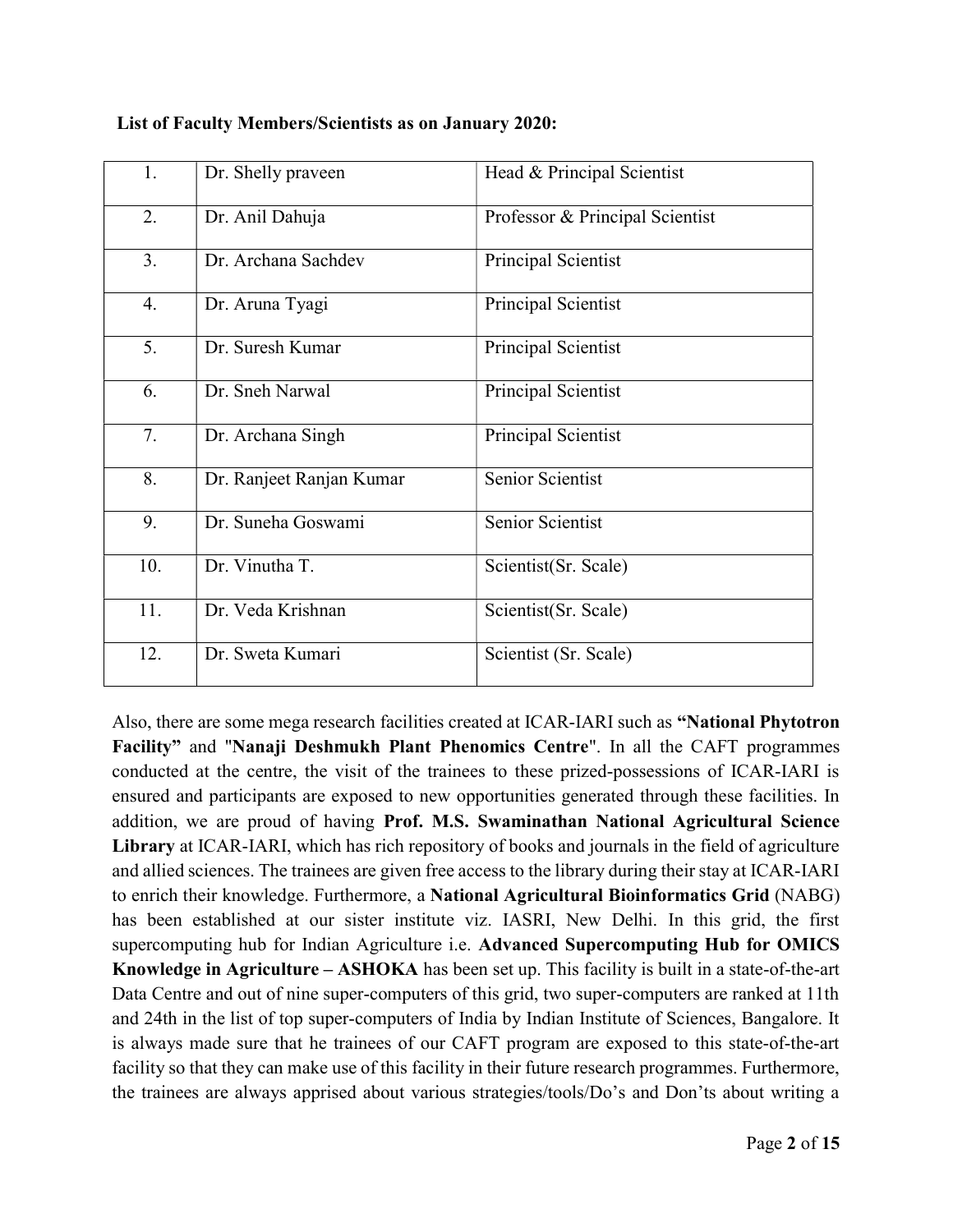winnable research proposal to get financial support from various funding agencies and to develop international linkages. One of the flagship activities of our training programmes is that participants are asked to formulate a research project based upon the knowledge they have acquired during the training programme followed by the presentations of these projects in front of an expert committee in order to provide them the requisite confidence and competency. The knowledge of the participants is also enriched by conducting various quizzes and debates during the training programmes. One another unique feature of our training programmes is that a test is conducted before the start and after the completion of the training program in order to study the real quantitative impact of the training programs. Besides, a group of the participants of each training program and Faculty members of the division is generated on Whatsapp or E-mail and participants of the training programme are encouraged to be in contact with each other as well as with our faculty to promote networking and to foster collaborations and inter-institutional linkages.

The Course Evaluators appointed by the ICAR always appreciated our efforts during the evaluation process. We arranged not only the interaction of the Course Evaluator with the trainees but organized their lectures as well in their area of expertise so that participants could get insights in diverse areas.

### ACHIEVEMENTS OF THE CAFT IN BIOCHEMISTRY DURING THE ACTION PLAN 2017-2020

| Year    | Topic of the training programme                                                  | No of trainees  |                 |              |
|---------|----------------------------------------------------------------------------------|-----------------|-----------------|--------------|
|         |                                                                                  | <b>External</b> | <b>Internal</b> | <b>Total</b> |
| 2016-17 | Advanced Omics-techniques and tools for crop                                     | 18              | 01              | 19           |
|         | improvement (March $08th$ - $28th$ , 2017)                                       |                 |                 |              |
| 2017-18 | Recent Techniques and tools for nutritional quality                              | 18              | N <sub>il</sub> | 18           |
|         | assessment and enhancement of food crops (January                                |                 |                 |              |
|         | $23^{rd}$ - February 12 <sup>th</sup> , 2018)                                    |                 |                 |              |
| 2018-19 | Biochemistry of food crops-from omics studies to                                 | 13              | 01              | 14           |
|         | nutrient analysis (September 25 <sup>th</sup> - October 15 <sup>th</sup> , 2018) |                 |                 |              |
| 2019-20 | Omics meets plant biochemistry-applications in                                   | 14              | 02              | 16           |
|         | nutritional enhancement with one health perspective                              |                 |                 |              |
|         | (September $7th$ - 27 <sup>th</sup> , 2019)                                      |                 |                 |              |

### A. Training programs organized

### B. Workshops/Panel Discussion organized during CAFT trainings

During the two CAFT programmes in the period under report, we organized following activities which were not only appreciated by the trainees but by the Course Evaluators as well: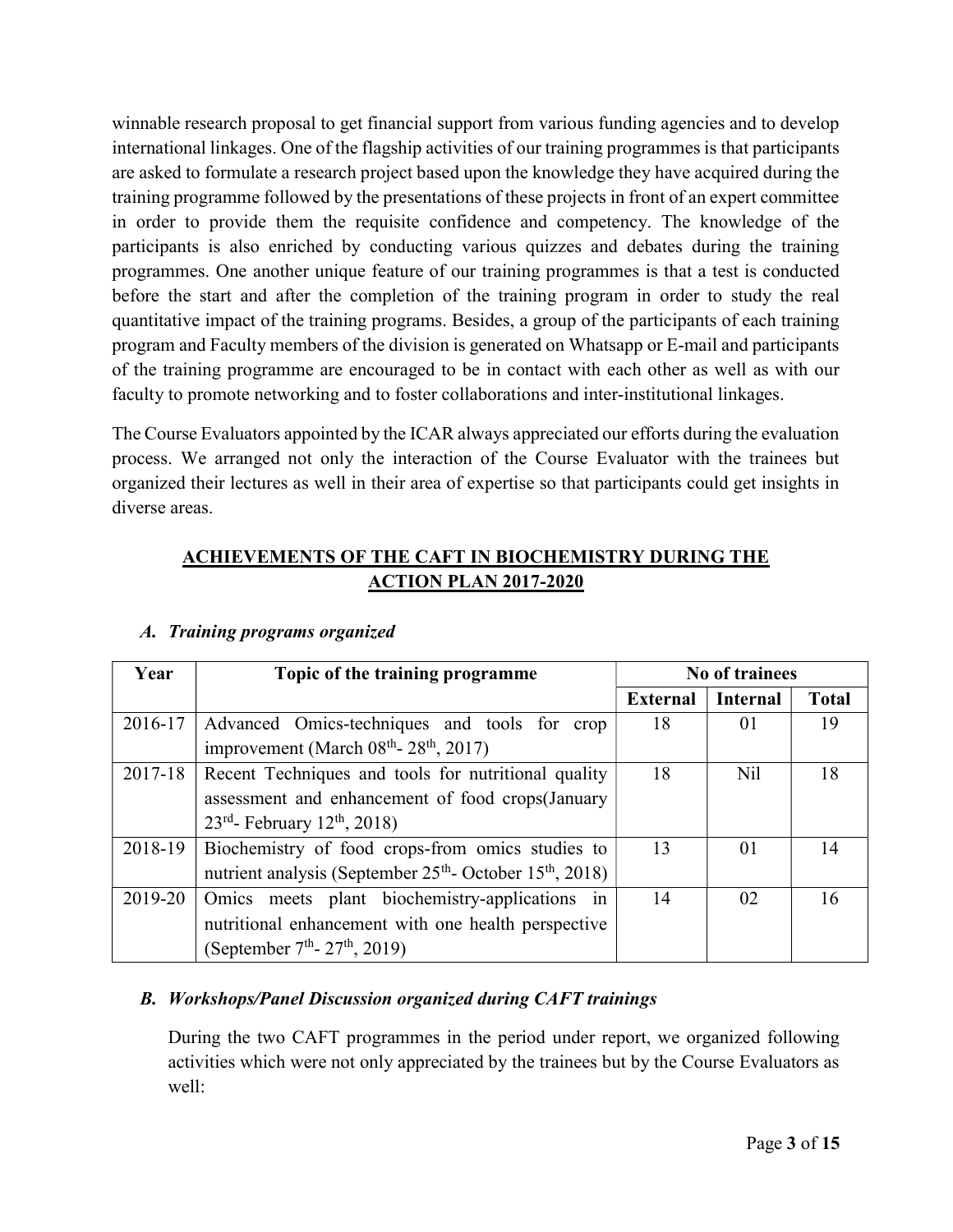- Workshop on, "Sustainable Nutritional Security: unlocking the hidden potential of crop plants through technological interventions" (February 02, 2018).
- Panel Discussion on, "Food and Nutritional Security-challenges and threats in the new Millennium" (October 12, 2018).

### C. Infrastructure Development

- Establishment of the Nutrient Analysis Lab. in the Division and Installation of Ultra Performance Liquid Chromatography (UPLC) system with PDA and RID detectors in it.
- Renovation of the Auditorium and PG lab.
- Enrichment of the library with new books.
- Establishment of Video Conferencing system in the committee room for arranging lectures through skype etc.

| S.  | <b>Budget head</b>    | <b>Amount Utilized (in Rs.)</b> |                 |                 |
|-----|-----------------------|---------------------------------|-----------------|-----------------|
| No. |                       | 2017-18                         | 2018-19         | 2019-20         |
|     | Training Component    | $5,45,437/-$                    | 3,74,083/       | 5,07,919/-      |
| 2.  | TA & DA               | Nil                             | N <sub>il</sub> | <b>Nil</b>      |
| 3.  | Recurring Contingency | 3,92,487/                       | $4,05,334/-$    | 3,79,943/       |
| 4.  | <b>Books</b>          | $30,864/-$                      | N <sub>il</sub> | $34,251/-$      |
| 5.  | Minor Repair Work     | Nil                             | $1,94,620/-$    | N <sub>il</sub> |
| 6.  | Equipments            | Nil                             | 3,56,345        | N <sub>il</sub> |
|     | <b>TOTAL</b>          | 9, 68, 788/-                    | 13,30,382/-     | 9,22,113/       |

#### D. Financial Statement

#### E. Awards honors conferred on faculty members

| S.<br>No. | <b>Name of faculty</b><br>member | Name of the award                                       | <b>Year for</b><br>which given | Agency                                                 |
|-----------|----------------------------------|---------------------------------------------------------|--------------------------------|--------------------------------------------------------|
| 1.        | Dr. Archana<br>Sachdev           | Bharat Ratna Dr. C.<br>Subramaniam Award                | 2018                           | <b>ICAR</b>                                            |
| 2.        | Dr. Shelly Praveen               | Bharat Ratna Dr.<br>C.<br>Subramaniam Award             | 2019                           | <b>ICAR</b>                                            |
| 3.        | Dr. Shelly Praveen               | - Hari Krishna<br><b>TARI</b><br>Shastri Memorial Award | 2019                           | <b>ICAR-IARI</b>                                       |
| 4.        | Dr. Shelly Praveen               | ICAR-Agrivision;<br>'Best<br>Scientist Award'           | 2019                           | <b>ICAR</b>                                            |
| 5.        | Dr. Suresh kumar                 | Prof.<br>Sushil<br>Kumar<br>Mukherjee                   | 2019                           | Indian<br>Science<br>Congress Association,<br>Kolkata, |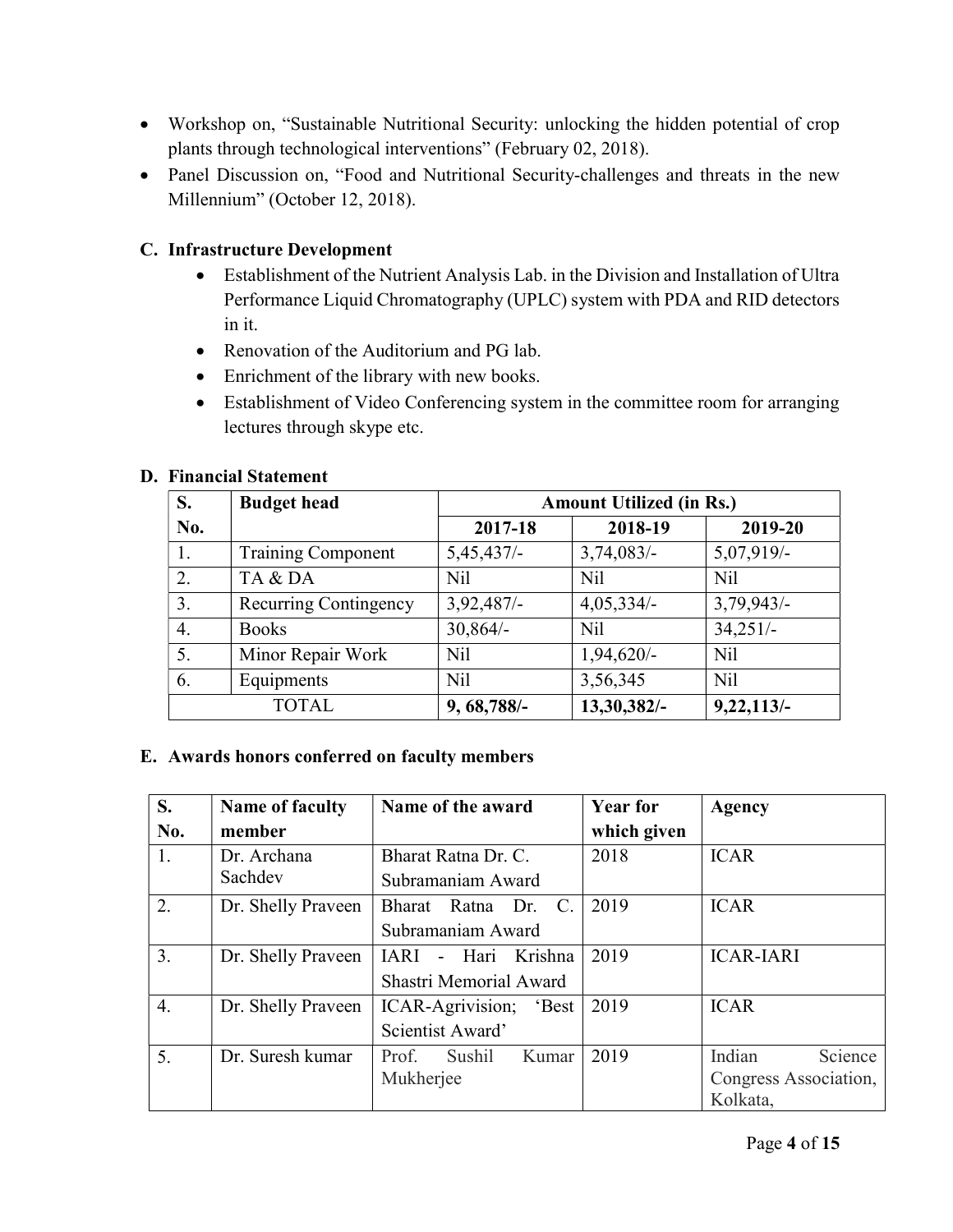|     |                        | Commemoration                                                                                                                                                    |      |                                                                                                                             |
|-----|------------------------|------------------------------------------------------------------------------------------------------------------------------------------------------------------|------|-----------------------------------------------------------------------------------------------------------------------------|
|     |                        | Lecture Award                                                                                                                                                    |      |                                                                                                                             |
| 6.  | Dr. Ranjeet R<br>Kumar | NASI-Associateship                                                                                                                                               | 2019 | National Academy of<br>Sciences,<br>India<br>(NASI)                                                                         |
| 7.  | Dr. Archana Singh      | Second Prize in ICAR's<br>Inter-Institutional<br>vad-<br>vivad Pratiyogita                                                                                       | 2019 | <b>ICAR</b>                                                                                                                 |
| 8.  | Dr. Vinutha T.         | "Young Scientist Award-<br>2019", Awarded in Biotic<br>Science<br>Congress<br>(BioSCon) held at Salem,<br>Tamil Nadu 26-27, July<br>2019.                        | 2019 | Society for Biotic and<br>Environmental<br>Research (SBER),                                                                 |
| 9.  | Dr. Veda Krishnan      | Fulbright Nehru<br>Post-<br>Doctoral Fellowship for<br>2020-2021                                                                                                 | 2019 | States-India<br>United<br>Educational<br>Foundation (USIEF)                                                                 |
| 10. | Dr. Veda Krishnan      | "Best Oral<br>talk"<br>at<br>"National Conference on<br>Integrative<br>Plant<br>Biochemistry<br>and<br>Biotechnology" held on<br>$8-9$ <sup>th</sup> , Nov 2019. | 2019 | Society<br>for<br>Plant<br>Biochemistry<br>and<br>Biotechnology<br>(SPBB)                                                   |
| 11. | Dr. Shelly Praveen     | Vasvik<br>for<br>award<br>'Agriculture Science and<br>Technology'                                                                                                | 2018 | Vividhlaxi Audyogik<br>Samshodhan<br>Vikas<br>Kendra, Mumbai                                                                |
| 12. | Dr. Shelly Praveen     | Panjabrao Deshmukh<br><b>Women Scientist Award</b>                                                                                                               | 2017 | ICAR, New Delhi                                                                                                             |
| 13. | Dr. Ranjeet R<br>Kumar | <b>RH Dastur Award</b>                                                                                                                                           | 2018 | Indian<br>of<br>Society<br><b>Plant Physiology</b>                                                                          |
| 14. | Dr. Ranjeet R<br>Kumar | NASI-Associateship                                                                                                                                               | 2018 | National Academy of<br>India<br>Sciences,<br>(NASI)                                                                         |
| 15. | Dr. Suneha<br>Goswami  | Young Biochemist<br>Award                                                                                                                                        | 2018 | International<br>Conference<br>on<br>Agriculture, Allied &<br>Applied<br>Sciences<br>$(ICAAAS-2018)$<br>organized by BRICPL |
| 16. | Dr. Veda Krishnan      | Young Scientist Award                                                                                                                                            | 2018 | Indian Society for<br>Plant Physiology<br>(ISPP)                                                                            |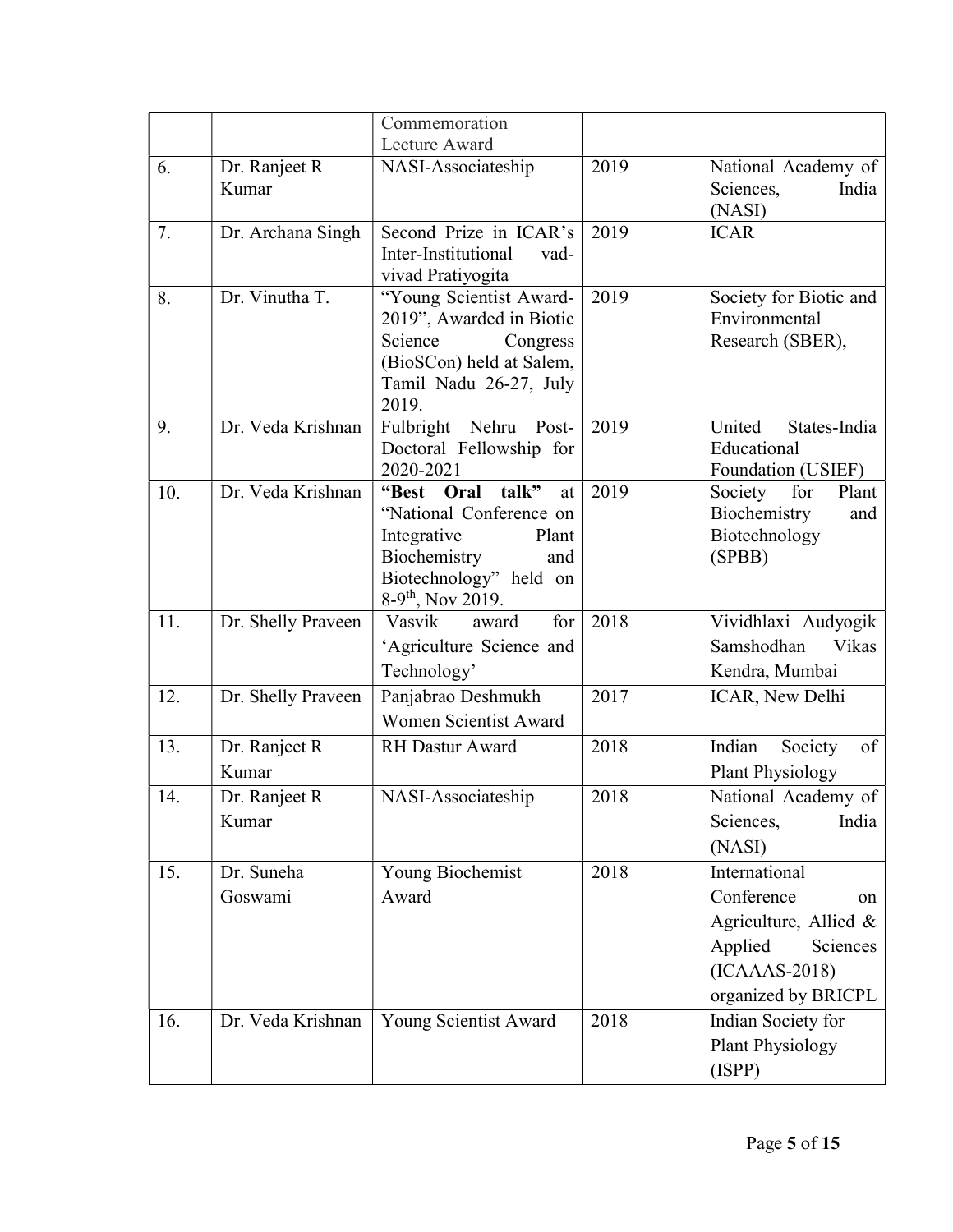| 17. | Dr. Veda Krishnan | <b>Best Poster Award</b>     | October 5-8, | 4 <sup>th</sup> India International |
|-----|-------------------|------------------------------|--------------|-------------------------------------|
|     |                   |                              | 2018         | Festival-<br>Science                |
|     |                   |                              |              | 2018, IGP, Lucknow,                 |
|     |                   |                              |              | organized by DBT,                   |
|     |                   |                              |              | India.                              |
| 18. | Dr. Veda Krishnan | Travel grant for             | October 15-  | 5 <sup>th</sup> International Rice  |
|     |                   | presenting at                | 17, 2018     | Congress, Singapore                 |
|     |                   | <b>International Rice</b>    |              |                                     |
|     |                   | Congress, Singapore          |              |                                     |
| 19. | Dr. Anil Dahuja   | Selected as an Executive     | 2018         | Society<br>of<br>Plant              |
|     |                   | Member of Society of         |              | Biochemistry<br>$\&$                |
|     |                   | Plant Biochemistry<br>$\&$   |              | Biotechnology                       |
|     |                   | Biotechnology (SPBB)         |              | (SPBB), India                       |
| 20. | Dr. Anil Dahuja   | Selected<br>Editor,<br>as    | 2018         | Society<br>of<br>Plant              |
|     |                   | Journal<br>Plant<br>for      |              | Biochemistry<br>$\&$                |
|     |                   | Biochemistry<br>and          |              | Biotechnology                       |
|     |                   | Biotechnology (JPBB)         |              | (SPBB), India                       |
| 21. | Dr. Archana Singh | Second<br>prize in<br>an     | 2018         | <b>ICAR-IARI</b>                    |
|     |                   | Institutional Hindi Vad-     |              |                                     |
|     |                   | vivad Pratiyogita during     |              |                                     |
|     |                   | Hindi Chetna Maas in         |              |                                     |
|     |                   | IARI, New Delhi.             |              |                                     |
| 22. | Dr. Archana Singh | Selected as an Executive     | 2018         | Society<br>of<br>Plant              |
|     |                   | Member of Society of         |              | Biochemistry<br>&                   |
|     |                   | Plant Biochemistry<br>$\&$   |              | Biotechnology                       |
|     |                   | Biotechnology (SPBB)         |              | (SPBB), India                       |
| 23. | Dr. Archana Singh | Selected as an Executive     | 2018         | Indian Society of                   |
|     |                   | Member of Indian Society     |              | Agricultural                        |
|     |                   | Agricultural<br>of           |              | Biochemists (ISAB),                 |
|     |                   | Biochemists (ISAB).          |              | India                               |
| 24. | Dr. Aruna Tyagi   | Selected<br>Treasurer,<br>as | 2018         | Society<br>Plant<br>of              |
|     |                   | Society<br>of<br>Plant       |              | Biochemistry<br>&                   |
|     |                   | Biochemistry<br>$\&$         |              | Biotechnology                       |
|     |                   | Biotechnology (SPBB)         |              | (SPBB), India                       |
| 25. | Dr. Vinutha T     | Young Faculty Award          | 2017         | Academic Brilliance                 |
|     |                   |                              |              | Award under EET-                    |
|     |                   |                              |              | <b>CRS</b>                          |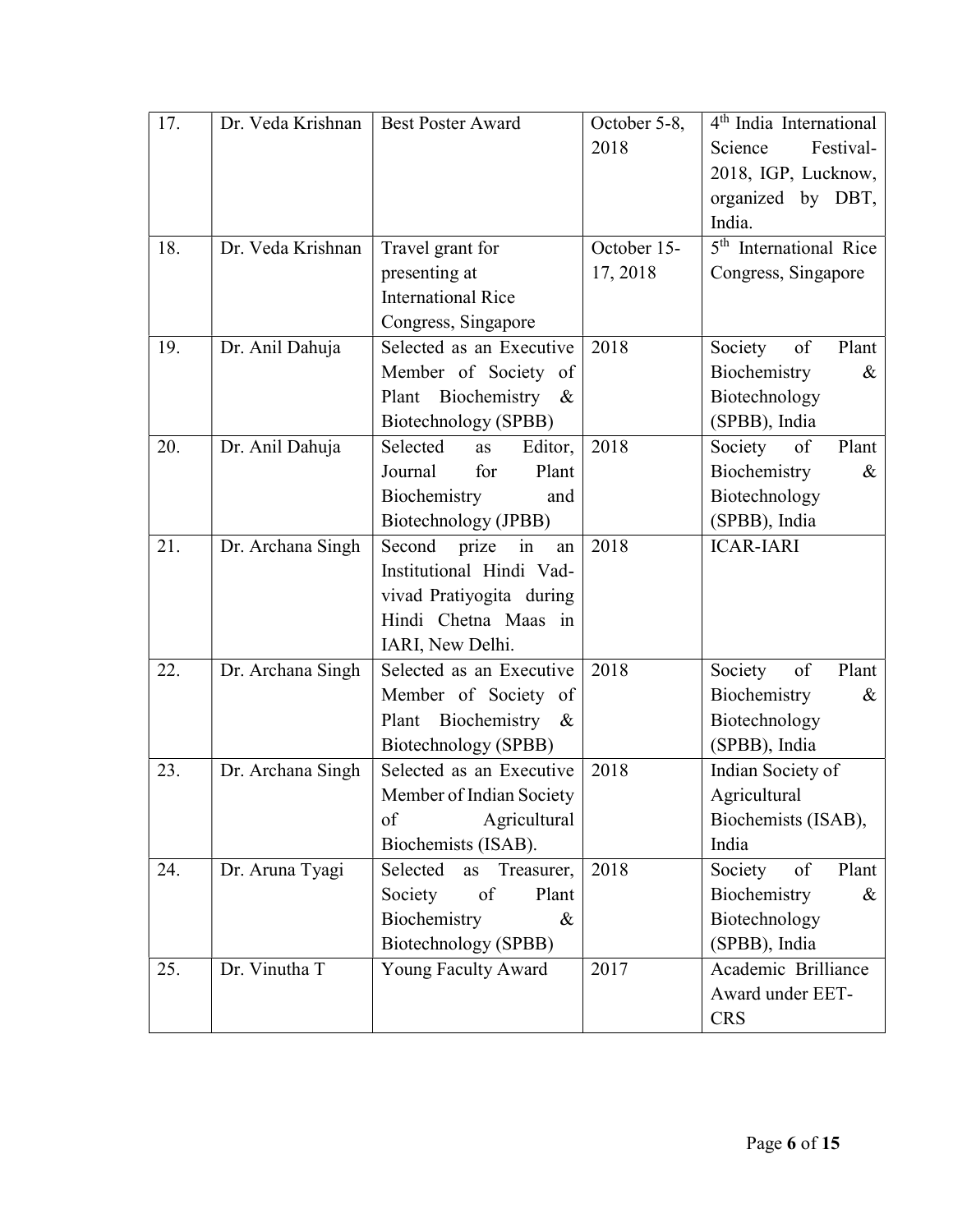## F. Publications

| S.  | <b>Details of Publication</b>                                                 | <b>NAAS</b> |
|-----|-------------------------------------------------------------------------------|-------------|
| No. |                                                                               | rating      |
|     |                                                                               | 2019        |
|     | 2018-19                                                                       |             |
| 1.  | Krishnan V, Gothwal S, Dahuja A, Vinutha T, Singh B, Jolly M., Praveen S.,    | 10.97       |
|     | Sachdev A. (2018), "Enhanced nutraceutical potential of gamma irradiated      |             |
|     | black soybean extracts. Food Chem. 245 (15): 246-253                          |             |
| 2.  | Kumar, R. R., Tasleem, M., Jain, M., Ahuja, S., Goswami, S., Bakshi, S.,      | 10.37       |
|     | Jambhulkar, S., Singh, S.D., Singh, G.P., Pathak, H., Viswanathan, C.,        |             |
|     | Praveen, S. (2019). Nitric oxide triggered defense network in wheat:          |             |
|     | Augmenting tolerance and grain-quality related traits under heat-induced      |             |
|     | oxidative damage. Env. Exp. Bot. 158: 189-204.                                |             |
| 3.  | Kumar S, Chinnusamy V, Mohapatra T. (2018). Epigenetics of modified DNA       | 10.15       |
|     | 5-methylcytosine<br>bases:<br>and<br>beyond.<br>Front.<br>Genet.<br>9:640.    |             |
|     | doi:10.3389/fgene.2018.00640.                                                 |             |
| 4.  | Kumar A, Gupta V, Krishnan ., Hada A, Marathe A, Jolly M, Sachdev A.          | 10.12       |
|     | (2019) Seed targeted RNAi-mediated silencing of GmMIPS1 limits phytate        |             |
|     | accumulation and improves mineral availability in soybean. Sci. Rep. 9:7744   |             |
|     | https://doi.org/10.1038/s41598-019-44255-7                                    |             |
| 5.  | Kumar, R. R., Hasija, S., Goswami, S., Tasleem, M., Sakhare, A., Kumar, S.,   | 9.97        |
|     | Bakshi, S., Jambhulkar, S., Rai, G.K., Singh, B., Singh, G.P., Pathak, H.,    |             |
|     | Viswanathan, C., Praveen S. (2019). Gamma irradiation protects the            |             |
|     | developing wheat endosperm from oxidative damage by balancing the trade-      |             |
|     | off between the defence network and grains quality. Ecotoxicol. Environ. Saf. |             |
|     | 174: 637-648.                                                                 |             |
| 6.  | Punjabi M, Bharadvaja N, Jolly M, Dahuja A, Sachdev A. (2018).                | 9.68        |
|     | Development and evaluation of low phytic acid soybean by siRNA triggered      |             |
|     | seed specific silencing of inositol polyphosphate 6-/3-/5-kinase gene. Front. |             |
|     | Plant Sci. 9: 804 doi: 10.3389/fpls.2018.00804                                |             |
| 7.  | Kumar RR, Khushboo Singh, Sumedha Ahuja, Mohd. Tasleem1 & Indra               | 9.50        |
|     | Singh, Sanjeev Kumar, Monendra Grover, Dwijesh Mishra, Gyanendra K.           |             |
|     | Rai, Suneha Goswami, Gyanendra P. Singh, Viswanathan Chinnusamy, Anil         |             |
|     | Rai, Shelly Praveen (2019) Quantitative proteomic analysis reveals novel      |             |
|     | stress-associated active proteins (SAAPs) and pathways involved in            |             |
|     | modulating tolerance of wheat under terminal heat. Funct Integr Genomics      |             |
|     | 19(2):329-348.                                                                |             |
| 8.  | Li Y, Suresh Kumar and Weiqiang Qian (2018) Regulation of plant               | 8.99        |
|     | development by active DNA demethylation. Plant Cell Rep. 37: 77□85.           |             |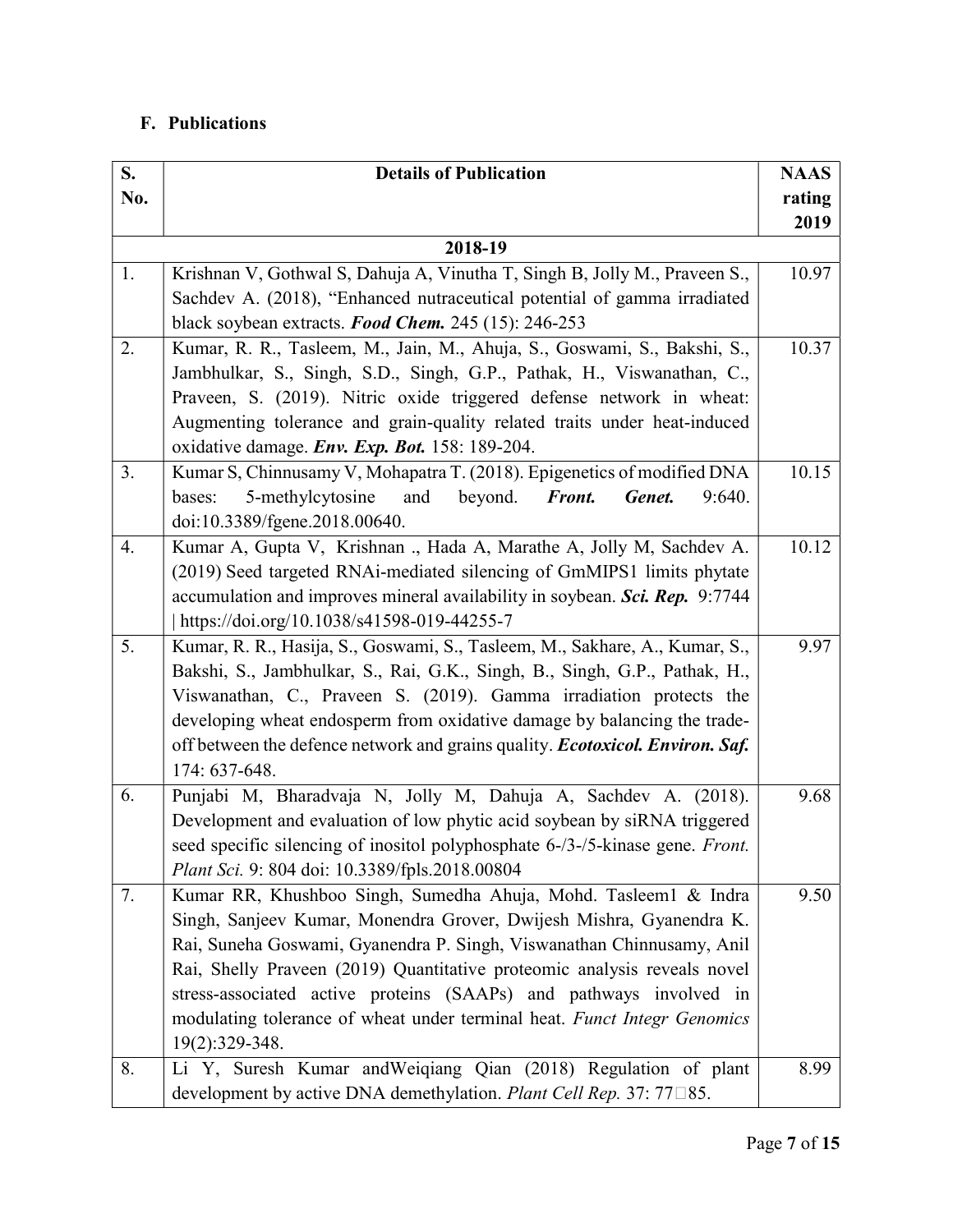| 9.  | Kumar S.M.S., Mawlong I., Kishwar A and Tyagi A. (2018) Regulation of           | 8.72 |
|-----|---------------------------------------------------------------------------------|------|
|     | phytposterol biosynthetic pathway during drought stress in rice, Plant Physiol. |      |
|     | Biochem. 129:11-20.                                                             |      |
| 10. | Gupta OP, Dahuja A, Sachdev A, Jain PK, Kumari S, Vinutha T, Praveen S,         | 8.63 |
|     | (2019) Cytosine methylation of isoflavone synthase (IFS) gene in the genic      |      |
|     | region positively regulates its expression and isoflavone biosynthesis in       |      |
|     | soybean seeds. DNA Cell Biol. 38(6): 1-11.                                      |      |
| 11. | Kumar RR, Suneha Goswami, Khushboo Singh, Kavita Dubey, Gyanendra K.            | 8.60 |
|     | Rai, Bhupinder Singh, Shivdhar Singh, Monendra Grover, Dwijesh Mishra,          |      |
|     | Sanjeev Kumar, Suman Bakshi, Anil Rai, Himanshu Pathak, Viswanathan             |      |
|     | Chinnusamy, Shelly Praveen (2018) Characterization of Novel Heat-               |      |
|     | Responsive Transcription Factor (TaHSFA6e) Gene Involved in Regulation          |      |
|     | of Heat Shock Proteins (HSPs) - A Key Member of Heat Stress-Tolerance           |      |
|     | Network of Wheat. J. Biotechnol. 279:1-12.                                      |      |
| 12. | Vinutha T., Gaurav Kumar, Varsha Garg, Tomas Canto, Peter Palukaitis, S.V.      | 8.50 |
|     | Ramesh, Shelly Praveen (2018) Tomato geminivirus encoded RNAi                   |      |
|     | suppressor protein, AC4 interacts with host AGO4 and precludes viral DNA        |      |
|     | methylation. Gene 678:184-195.                                                  |      |
| 13. | Awana M, Vijay Kapale, Mahesh K. Samota, O.P. Yadav, Kirti Rani, Kishor         | 8.05 |
|     | Gaikwad Suresh Kumar and Archana Singh (2019) Biochemical and                   |      |
|     | molecular characterization of salinity induced responses in pigeonpea           |      |
|     | L.) genotypes. J. Plant<br>Growth<br>(Cajanus<br>cajan<br>Regul.<br>38:         |      |
|     | doi:10.1007/s00344-019-09955-4                                                  |      |
| 14. | Kumar M, Dahuja A, Sachdev A, Kaur C, Varghese E, Saha S, Sairam                | 7.87 |
|     | KVSS. (2018) Black Carrot (Daucus carota ssp.) and black soybean (Glycine       |      |
|     | max (L.) Merr.) anthocyanin Extract: A remedy to enhance stability and          |      |
|     | functionality of fruit Juices by copigmentation. Waste and Biomass              |      |
|     | Valorization doi: 10.1007/s12649-018-0450-3                                     |      |
| 15. | Kumar M, Dahuja A, Sachdev A, Kaur C, Varghese E, Saha S, Sairam KVSS.,         | 7.80 |
|     | (2018) Valorisation of black carrot pomace: microwave assisted extraction of    |      |
|     | bioactive phytoceuticals and antioxidant activity using Box-Behnken design.     |      |
|     | J. Food Sci. Technol. 56(2): 995-1007.                                          |      |
| 16. | Punjabi M, Bharadvaja N, Sachdev A, and Krishnan V, (2018) Molecular            | 7.50 |
|     | characterization, modeling, and docking analysis of late phytic acid            |      |
|     | biosynthesis pathway gene, inositol polyphosphate 6-/3-/5- kinase, a potential  |      |
|     | candidate for developing low phytate crops. 3 Biotech, 8: 344 doi:              |      |
|     | 10.1007/s13205-018-1343-7                                                       |      |
| 17. | Tewari K, Kumar V, Kumar A, Bansal N, Vinutha T, Ali K, Sachdev                 | 7.50 |
|     | A, Kumari S, Dahuja A. (2018) Molecular cloning and functional analysis of      |      |
|     |                                                                                 |      |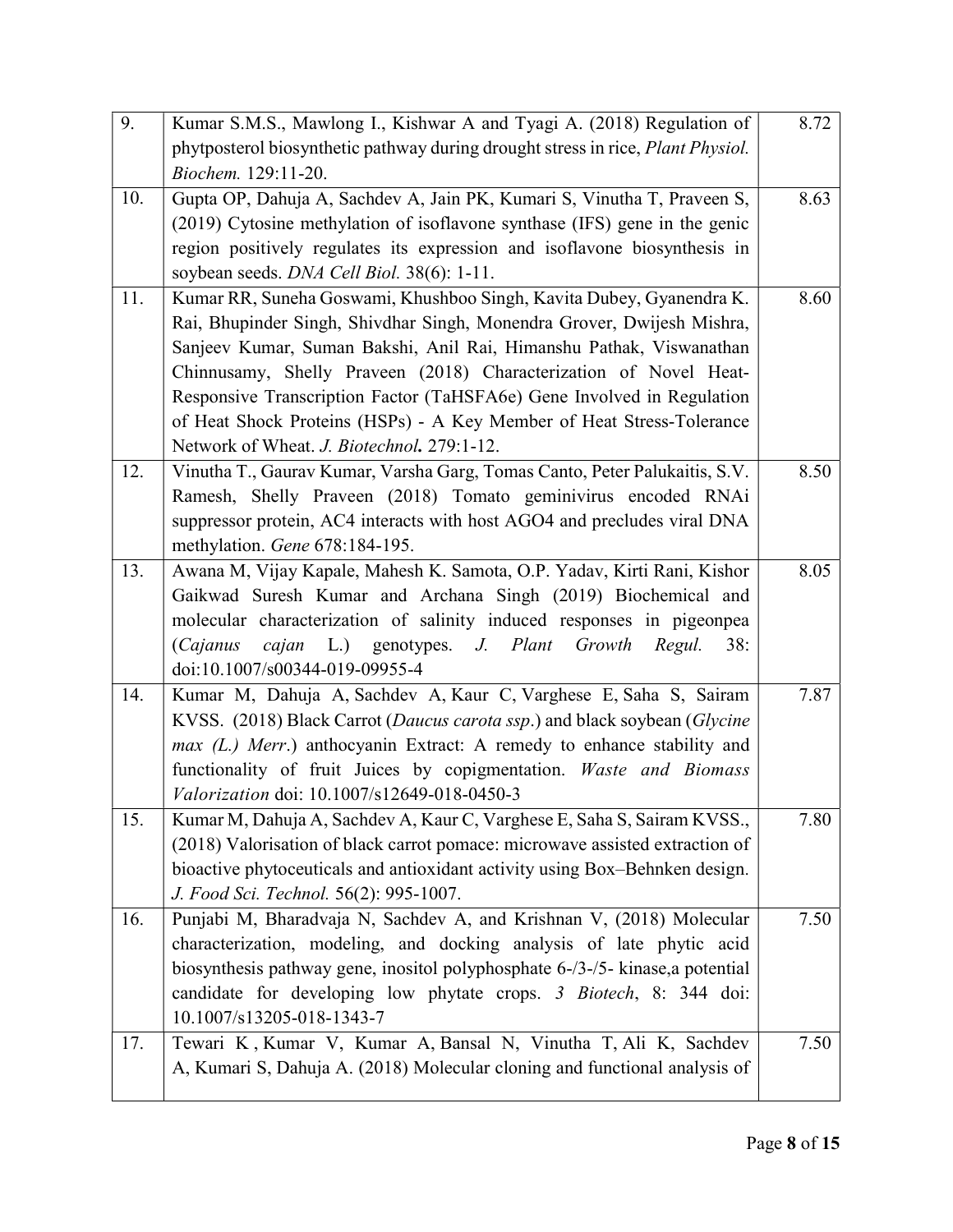|     | the promoter of $\gamma$ -Tocopherol Methyl Transferase ( $\gamma$ -TMT) gene of soybean |      |
|-----|------------------------------------------------------------------------------------------|------|
|     | (Glycine max). 3 Biotech, 8:325 doi: 10.1007/s13205-018-1347-3                           |      |
|     |                                                                                          |      |
| 18. | Changan S. S., Ali K, Kumar V., Garg N. K. And Tyagi A. (2018) ABA                       | 7.42 |
|     | biosynthesis in rice: Anomalous behavior of 9-cis-epoxycarotenoid                        |      |
|     | dioxygenase1 (NCED1) gene under water deficit stress. Biol. Plantarum 62                 |      |
|     | $(4): 663 - 670$                                                                         |      |
| 19. | Parveen, S., Kumar, R. R., Anand, A., & Singh, B. (2018). Combined                       | 7.30 |
|     | deficiency of nitrogen and iron increases senescence induced remobilization              |      |
|     | of plant immobile iron in wheat. Acta Physiol Plant 40(12): 211.                         |      |
| 20. | Hada A, Krishnan V, MS Mohamed Jaabir, Kumari A, Jolly M, Praveen S,                     | 7.06 |
|     | A, (2018) Improved Agrobacterium tumefaciens-mediated<br>Sachdev                         |      |
|     | transformation of soybean [ <i>Glycine max (L.) Merr.</i> ] following optimization of    |      |
|     | .culture conditions and mechanical techniques. In Vitro Cell. Develop. Biol.             |      |
|     | Plant 54(6): 672-688.                                                                    |      |
| 21. | Hada A, Veda Krishnan, M. S. Mohamed Jaabir, Archana Kumari, Monica                      | 7.06 |
|     | Jolly, Shelly Praveen, Archana Sachdev (2018) Improved Agrobacterium                     |      |
|     | tumefaciens-mediated transformation of soybean [Glycine max (L.) Merr.]                  |      |
|     | following optimization of culture conditions and mechanical techniques. In               |      |
|     | Vitro Cell. Develop. Biol. Plant https://doi.org/10.1007 /s11627 -018-9944-8.            |      |
| 22. | Krishnan V, Hada A, Marathe A, Palaka BK, Ampasala DR, Praveen S,                        | 6.77 |
|     | Manickavasagam M, Sachdev A, (2019) Functional characterization of                       |      |
|     | GmITPK (myo-inositol: 1, 3, 4 tris phosphate 5/6 kinase) isoforms-'so                    |      |
|     | different yet so similar. J. Plant Biochem. Biotechnol. 28(4): 389-396                   |      |
| 23. | Kumar, R.R., Goswami, S., Dubey, K., Singh, K., Singh, J.P., Kumar, A., Rai,             | 6.77 |
|     | G.K., Singh, S.D., Bakshi, S., Singh, B., Pathak, H., Viswanathan, C., Rai,              |      |
|     | R.D., Praveen, S. (2018) RuBisCoactivase—a catalytic chaperone involved in               |      |
|     | modulating the RuBisCo activity and heat stress-tolerance in wheat. J. Plant             |      |
|     | Biochem. Biotetchnol. 28 (1): 63-75                                                      |      |
| 24. | Mawlong I, Kishwar Ali and Aruna Tyagi (2018) Functional validation of a                 | 6.39 |
|     | water deficit stress responsive AP2/ERF family transcription factor encoding             |      |
|     | gene in Oryza sativa. Ind. J. Biochem. Biophys. 55: 17-25.                               |      |
| 25. | Kumar V, Amresh Kumar, Kishwar Ali, Kalpana Tewari, Nitin Kumar Garg,                    | 6.23 |
|     | Sushil S. Changan, and Aruna Tyagi (2018) Cloning and Heterologous                       |      |
|     | expression of Os-AP2/ERF-N22 drought inducible rice transcription factor in              |      |
|     | E. coli. Ind. J. Agri. Sci. 88(10):1515-20.                                              |      |
| 26. | Pradhan S, AK Goswami, SK Singh, Jai Prakash, Suneha Goswami,                            | 6.22 |
|     | Chinnusamy Viswanathan, AkshayTalukdar, VK Sharma (2018) Growth,                         |      |
|     |                                                                                          |      |
|     | nutrient acquisition and physiological responses of papaya (Carica papaya)               |      |
|     | plants to controlled low temperature stress. Ind. J Agril Sci. 88(5): 726-732            |      |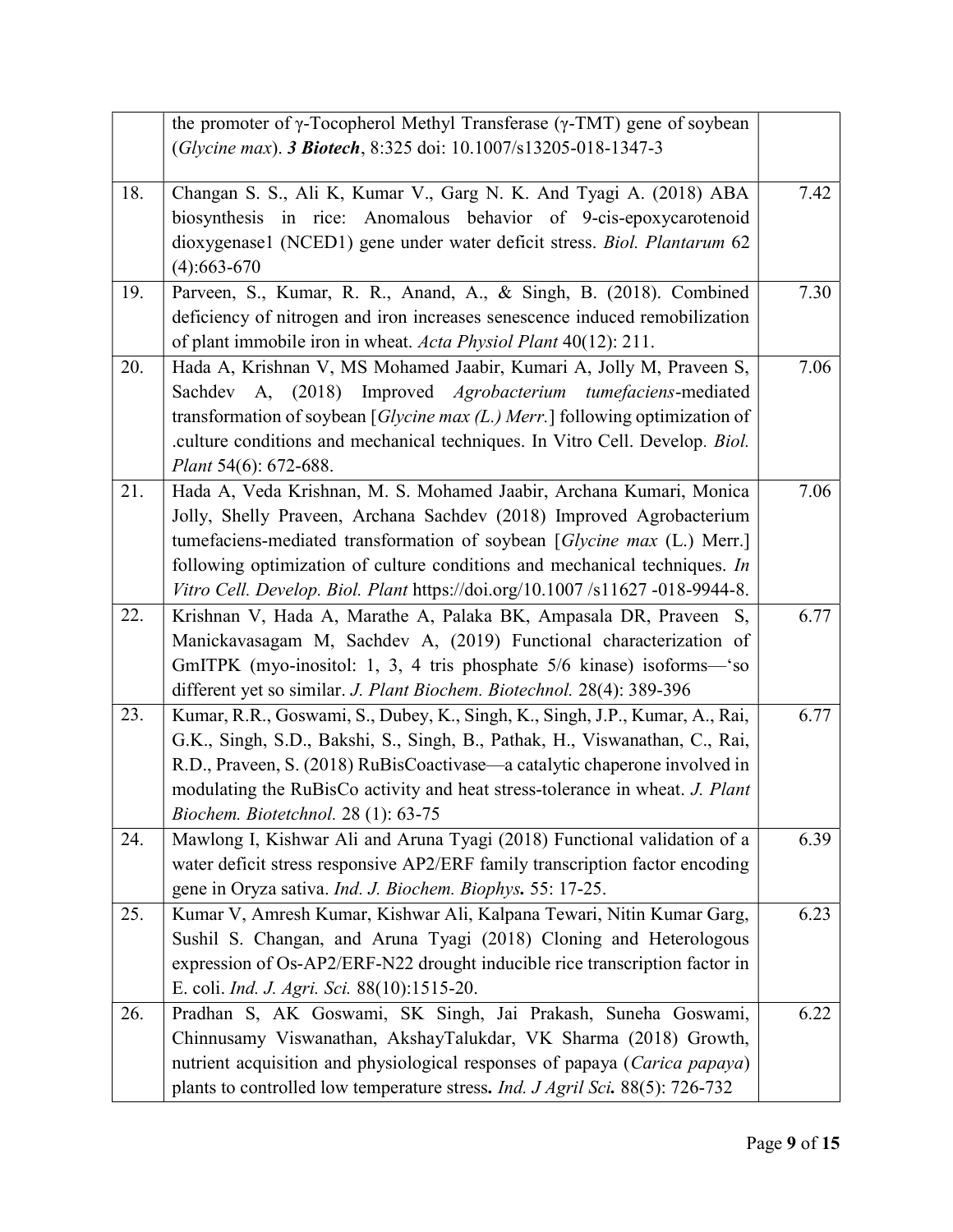| 27. | Kumar M, Dahuja A, Sachdev A, Kaur C, Varghese E, Saha S. and Sairam                                                                                     | 6.00  |
|-----|----------------------------------------------------------------------------------------------------------------------------------------------------------|-------|
|     | KVSS. (2018) Valorization of Black carrot marc: Antioxidant properties and                                                                               |       |
|     | enzyme assisted extraction of flavonoids. Res. J. Biotechnol. 13: 12-21.                                                                                 |       |
| 28. | Kumar, R.R., Tasleem, M., Singh, K., Ahuja, S., Sakhare, A., Kumar, S.,                                                                                  | 5.18  |
|     | Goswami, S., Singh, S.D., Singh, G.P., Viswanathan, C., Praveen, S. (2019).                                                                              |       |
|     | NO protect the wheat embryo from oxidative damage by triggering the                                                                                      |       |
|     | biochemical defence network and amylolytic activity. Plant Physiol Rep. 24:                                                                              |       |
|     | $35-45.$                                                                                                                                                 |       |
| 29. | Kapoor, N., Arzoo, Sakshi, Singh, J., Sirohi, A., Kumar, R.R. (2018). Role of                                                                            | 5.00  |
|     | silver nanoparticles synthesized by growth and development of fenugreek                                                                                  |       |
|     | plant. Bull. Env. Pharmacol. Life Sci., 8(1): 154-161.                                                                                                   |       |
| 30. | Praveen, S., Singh, A., Krishnan, V. (2018) Molecular assembly of starch                                                                                 | 3.22  |
|     | granules: interplay of metabolizing enzymes in rice. J Rice Res. 10: 1-10.                                                                               |       |
|     | 2017-18                                                                                                                                                  |       |
|     | 1. Krishnan V, Gothwal S, Dahuja A, Vinutha T, Singh B, Jolly M, Praveen S,                                                                              | 10.53 |
|     | Sachdev A. 2018. Enhanced nutraceutical potential of gamma irradiated black                                                                              |       |
|     | soybean extracts. Food Chem. 245: 246-253.                                                                                                               |       |
| 2.  | Krishnan V, Gothwal S, Dahuja A, Vinutha T, Singh B, Jolly M, Praveen S,                                                                                 | 10.53 |
|     | Sachdev A. 2018. Enhanced nutraceutical potential of gamma irradiated black                                                                              |       |
|     | soybean extracts. Food Chem. 245: 246-253.                                                                                                               |       |
| 3.  | Samota MK, Sasi M, Awana M, Yadav OP, Amitha Mithra SV, Tyagi A, Kumar<br>S, Singh A. 2017. Elicitor-induced biochemical and molecular manifestations to | 10.30 |
|     | improve drought tolerance in rice (Oryza sativa L.) through seed-priming. Front.                                                                         |       |
|     | <i>Plant Sci.</i> 8:934.doi: 0.3389 / fpls. 2017. 00934.                                                                                                 |       |
| 4.  | Kumar S, Beena AS, Awana M, Singh A. 2017. Physiological, biochemical,                                                                                   | 10.30 |
|     | epigenetic and molecular analyses of wheat ( <i>Triticum aestivum</i> ) genotypes with                                                                   |       |
|     | contrasting<br>salt<br>tolerance.<br>Frontiers<br>Plant<br>Science<br>in<br>$8:1-20.$                                                                    |       |
|     | doi:10.3389/fpls.2017.01151                                                                                                                              |       |
| 5.  | Kumar RR, Goswami S, Shamim Md, Mishra U, Jain M, Singh K, Singh JP,                                                                                     | 10.30 |
|     | Dubey K, Singh S, Rai GP, Singh GP, Pathak H, Chinnusamy V, Praveen S<br>2017. Biochemical defense response: Characterizing the plasticity of source and |       |
|     | sink in spring wheat under terminal heat stress. Frontiers in Plant Science. doi:                                                                        |       |
|     | 10.3389/fpls.2017.01603.                                                                                                                                 |       |
| 6.  | Gupta OP, Nigam D, Dahuja A, Kumar S, Vinutha T, Sachdev A, Praveen S.                                                                                   | 10.30 |
|     | 2017. Regulation of isoflavone biosynthesis by miRNAs in two contrasting                                                                                 |       |
|     | soybean genotypes at different seed developmental stages. Front. Plant Sci.                                                                              |       |
|     | 8:567. doi: 10.3389/fpls.2017.00567                                                                                                                      |       |
| 7.  | Singh S, Kumar NR, Maniraj R, Lakshmikanth R, Rao KYS, Muralimohan N,<br>Arulprakash T, Karthik K, Shashibhushan NB, Vinutha T, Pattanayak D, Dash       | 10.26 |
|     | PK, Kumar PA, Sreevathsa R. 2018. Expression of Cry2Aa, a Bacillus                                                                                       |       |
|     | <i>thuringiensis</i> insecticidal protein in transgenic pigeon pea confers resistance to                                                                 |       |
|     | gram pod borer, Helicoverpa armigera. Sci. Rep. 8:8820. DOI:10.1038/s41598-                                                                              |       |
|     | 018-26358-9                                                                                                                                              |       |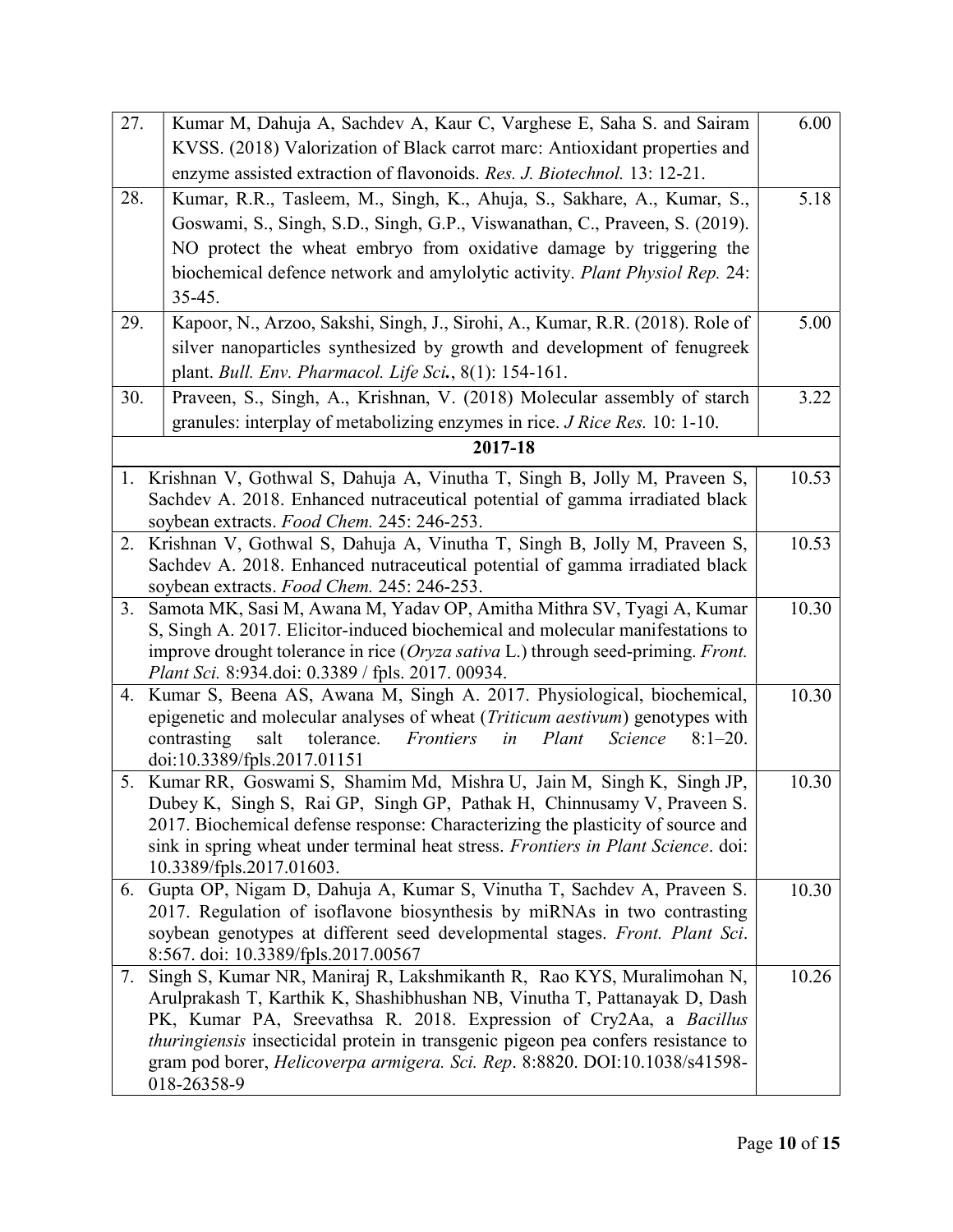| 8. Kumar RR, Goswami S, Shamim M, Dubey K, Singh K, Singh S, Kala YK, Niraj             | 9.50 |
|-----------------------------------------------------------------------------------------|------|
| RRK, Sakhrey A, Singh GP, Grover M, Singh B, Rai GK, Rai AK, Chinnusamy                 |      |
| V, Praveen S. 2017. Exploring the heat-responsive chaperones and microsatellite         |      |
| markers associated with terminal heat stress tolerance in developing wheat.             |      |
| Functional & Integrative Genomics 17: 621-640.                                          |      |
| Singh A, Permar V, Jain RK, Goswami S, Kumar RR, Canto T, Palukaitis P,<br>9.           | 9.35 |
| Praveen S. 2017. Induction of cell death by tospoviral protein NSs and the motif        |      |
| critical for cell death does not control RNA silencing suppression activity.            |      |
| Virology 508: 108-117.                                                                  |      |
| 10. Vinutha T, Bansal N, Khushboo K, Rama G, Sreevathsa R, Veda K, Sweta K,             | 9.15 |
| Dahuja A, Lal SK, Sachdev A, Praveen S. 2017. Comparative analysis of                   |      |
| tocopherol biosynthesis genes and its transcriptional regulation in soybean seeds       |      |
| J. Agric. Food Chem. 65: 11054-11064                                                    |      |
| 11. Mishra P, Singh S, Rathinam M, Nandiganti M, Ram Kumar N, Thangaraj A,              | 9.15 |
| VinuthaT, Krishnan V, Mishra V, Jain N, Rai V, Pattanayak D, Sreevathsa R.              |      |
| 2017. Comparative proteomic and nutritional composition analysis of                     |      |
| independent transgenic pigeon pea seeds harboring cry1AcF and cry2Aa genes              |      |
| and their non-transgenic counterparts. J. Agric. Food Chem. 65: 1395-1400               |      |
| 12. Li Y, Kumar S, Qian W. 2018. Regulation of plant development by active DNA          | 8.87 |
| demethylation. Plant Cell Reports 37: 77-85.                                            |      |
| 13. Marathe A, Krishnan V, Vinutha T, Dahuja A, Jolly M, Sachdev A. 2018.               | 8.72 |
| Exploring the role of Inositol 1, 3, 4- trisphosphate $5/6$ kinase-2 ( $Gm$ ITPK2) as a |      |
| dehydration and salinity stress regulator in Glycine max (L.) Merr. through             |      |
| heterologous expression in E. coli. Plant Physiol. Biochem. 123:331-341                 |      |
| 14. Kumar RR, Goswami S, Singh K, Dubey K, Rai GK, Singh B, Singh S, Grover             | 8.67 |
| M, Mishra D, Kumar S, Bakshi S, Chinnusamy V, Praveen S. 2018.                          |      |
| Characterization of novel heat-responsive transcription factor (TaHSFA6e) gene          |      |
| involved in regulation of heat shock proteins (HSPs)—A key member of heat               |      |
| stress-tolerance network of wheat. J. Biotechnol. 279: 1-12                             |      |
| 15. Kumar S, Beena AS, Awana M, Singh A. 2017. Salt-Induced Tissue-Specific             | 8.24 |
| Cytosine Methylation Down regulates Expression of HKT Genes in Contrasting              |      |
| Wheat (Triticum aestivum L.) Genotypes. DNA Cell Biol. 36(4): DOI:                      |      |
| 10.1089/dna.2016.3505.                                                                  |      |
| 16. Changan SS, Ali K, Kumar V, Garg NK, Tyagi A. 2018. ABA biosynthesis in             | 7.55 |
| rice: Anomalous behavior of 9-cis-epoxycarotenoid dioxygenase1 (NCED1)                  |      |
| gene under water deficit stress. Biologia Plantarum 62: 663-670                         |      |
| 17. Marathe A, Krishnan V, Mahesh M, Vinutha T, Dahuja A, Jolly M, Praveen S,           | 7.50 |
| Sachdev A. 2018. Characterization and molecular modelling of Inositol 1,3,4 tris        |      |
| phosphate 5/6 kinase-2 from Glycine max (L) Merr.: comprehending its                    |      |
| evolutionary conservancy at functional level. 3 Biotech 8:50                            |      |
| 18. Pandey V, Krishnan V, Bask N, Pandey V, Punjabi M, Hada A, Marathe A, Jolly         | 7.50 |
| M, Sachdev A. 2018. Molecular modelling and in-silico characterization of               |      |
| GmABCC5: a phytate transporter and potential target for low-phytate crops. 3            |      |
| Biotech DOI 10.1007/s13205-017-1053-6                                                   |      |
| 19. Kumar RR, Goswami S, Dubey K, Singh K, Singh JP, Kumar A, Rai GK, Singh             | 7.35 |
| SD, Bakshi S, Singh B, Pathak H, Chinnusamy V, Rai RD, Praveen S. 2018.                 |      |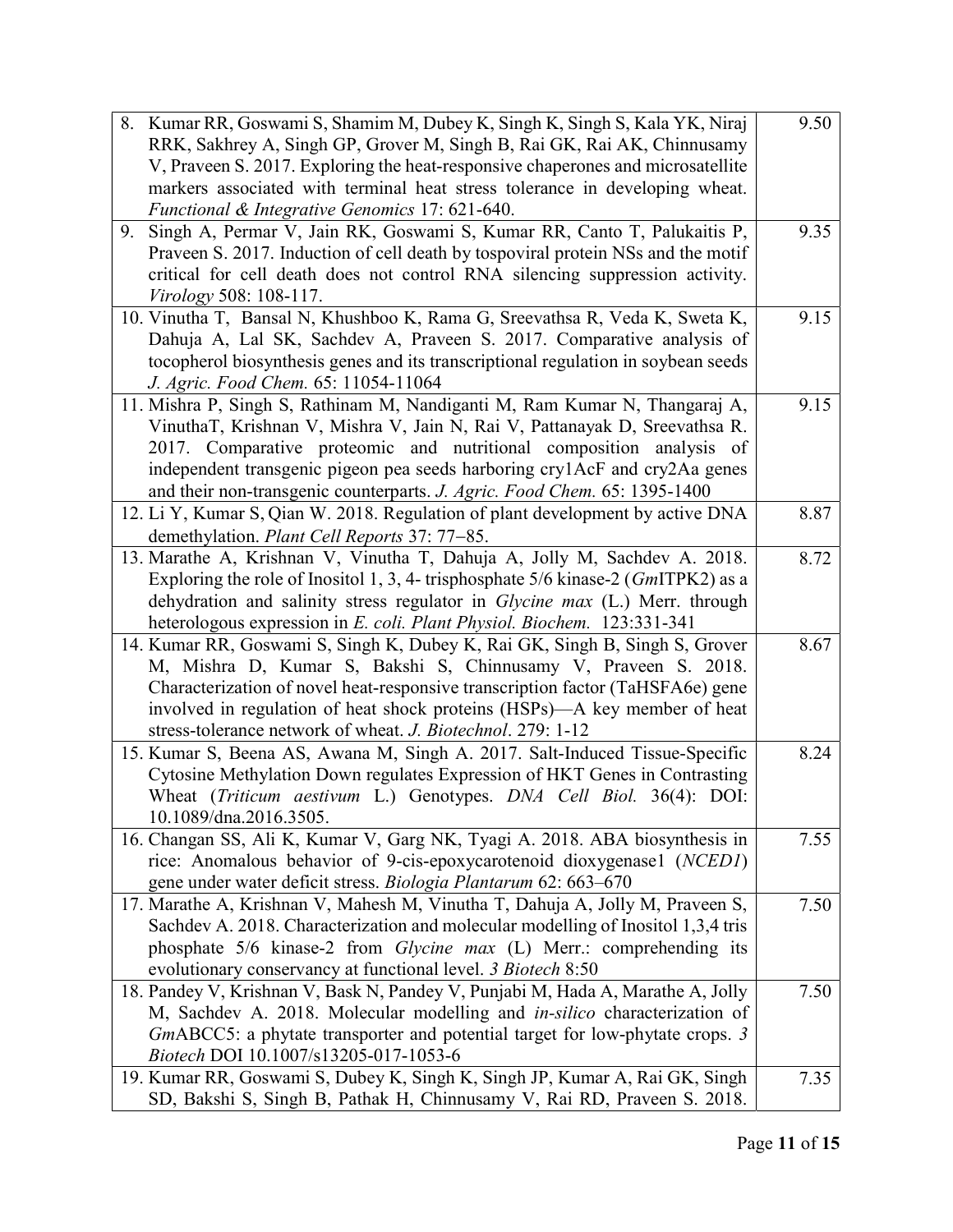| RuBisCo activase—a catalytic chaperone involved in modulating the RuBisCo                |      |
|------------------------------------------------------------------------------------------|------|
| activity and heat stress-tolerance in wheat. Journal of Plant Biochemistry and           |      |
| <i>Biotechnology</i> https://doi.org/10.1007/s13562-018-0463-9.                          |      |
| 20. Tewari K, Dahuja A, Sachdev A, Kumar V, Ali K, Kumar A, Kumari S. 2017.              | 7.35 |
| Molecular cloning, heterologous expression and functional characterization of            |      |
| gamma tocopherol methyl transferase (γ-TMT) from Glycine max. Protein                    |      |
| Expression and Purification 140: 81-89.                                                  |      |
| 21. Thagela P, Yadav RK, Tripathi K, Singh PK, Ahmad A, Dahuja A, Abraham G.             | 7.30 |
| 2018. Salinity induced changes in the chloroplast proteome of the aquatic                |      |
| pteridophyte Azolla microphylla. Symbiosis 75: 61-67.                                    |      |
| 22. Ramesh SV, Chouhan BS, Kumar G, Praveen S, Chand S. 2017. Expression                 | 7.14 |
| dynamics of Glycine max (L.) Merrill microRNAs (miRNAs) and their targets                |      |
| during mungbean yellow mosaic India virus (MYMIV) infection. Physiological               |      |
| and Molecular Plant Pathology 100, 13-22.                                                |      |
| 23. Hada A, Krishnan V, Kumari A, Jolly M, Praveen S, Sachdev A. 2017.                   | 7.02 |
| Synergistic studies of culture conditions in combination with mechanical                 |      |
| techniques for improving the genetic transformation of soybean. In Vitro Cellular        |      |
| & Developmental Biology Doi.org/10.1007/s11627-018-9944-8                                |      |
| 24. Kumar S, Singh AK, Mohapatra T. 2017. Epigenetics: history, present status and       | 6.32 |
| future perspective. Indian Journal of Genetics and Plant Breeding 77(4):                 |      |
| 445-463.                                                                                 |      |
| 25. Basak N, Krishnan V, Pandey V, Punjabi M, Hada A, Marathe A, Jolly M,                | 6.32 |
| Sachdev A. 2017. Molecular characterization of inositol pentakisphosphate 2-             |      |
| kinase from soybean and its expression pattern in the developing seeds. <i>Indian J.</i> |      |
| Genet. Plant Breed. 77: 371-378                                                          |      |
| 26. Kumar V, Kumar A, Ali A, Tewari K, Garg NK, Changan SS, Tyagi A. 2018.               | 6.22 |
| Cloning and Heterologous expression of Os-AP2/ERF-N22 drought inducible                  |      |
| rice transcription factor in E. coli. Indian Journal of Agricultural Sciences 88:        |      |
| 1515-1520                                                                                |      |
| 27. Mawlong I, Ali K, Tyagi A. 2018. Functional validation of a water deficit stress     | 6.00 |
| responsive AP2/ERF family transcription factor encoding gene in Oryza sativa.            |      |
| Indian Journal of Biochemistry and Biophysics 55: 17-25.                                 |      |
| 28. Samota MK, Sasi M, Singh A. 2017. Impact of seed priming on proline content          | 5.38 |
| and antioxidant enzymes to mitigate drought stress in rice genotype. Int. J. Curr.       |      |
| Microbiol. App. Sci. 6: 2459-2466.                                                       |      |
| 29. Ali A, Goswami S, Kumar RR, Singh K, Singh JP, Kumar A, Kumari A, Sakhare            | 5.38 |
| A, Rai GK and Praveen S. 2018. Wheat oxygen evolving enhancer protein:                   |      |
| characterization<br>Mn-binding<br>identification<br>and<br>of<br>metalloprotein<br>of    |      |
| photosynthetic pathway involved in regulating photosytem II integrity and                |      |
| network of antioxidant enzymes under heat stress. International Journal of               |      |
| Current Microbiology and Applied Sciences 7: 177-192.                                    |      |
| 30. Ali A, Goswami S, Kumar RR, Singh K, Singh JP, Kumar A, Kumari A, Sakhrey            | 5.38 |
| A, Rai GK, Praveen S. 2018. Wheat oxygen evolving enhancer protein:                      |      |
| characterization of Mn-Binding<br>metalloprotein<br>identification<br>and<br>of          |      |
| photosynthetic pathway involved in regulating photosytem II integrity and                |      |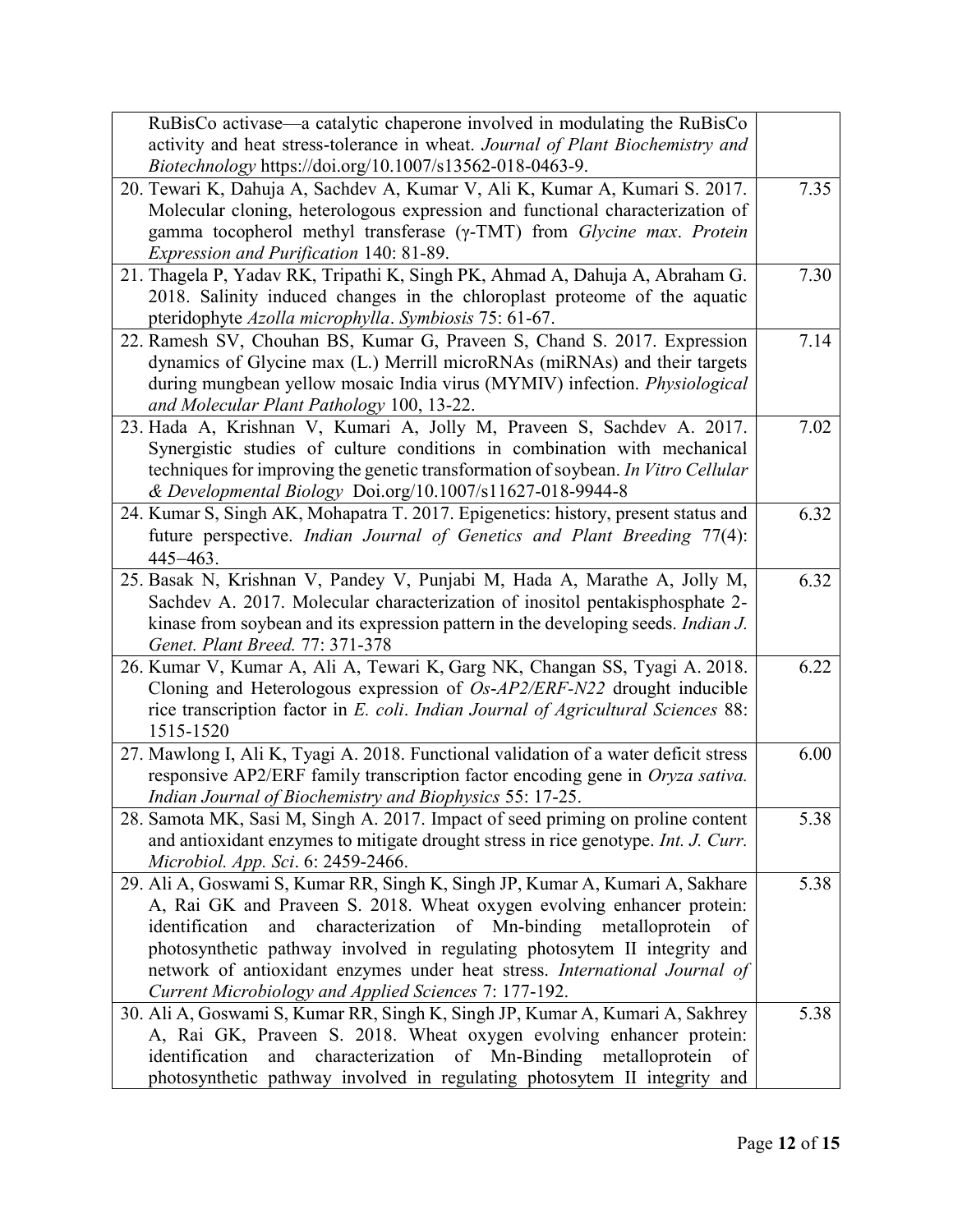|                                                                                                           | network of antioxidant enzymes under heat stress. International Journal of<br>Current Microbiology and Applied Sciences 7(02): 177-192. |       |
|-----------------------------------------------------------------------------------------------------------|-----------------------------------------------------------------------------------------------------------------------------------------|-------|
| 31. Kumar G, Singh A, Vinutha T, Kumar S, Kumar RR, Praveen P. 2017. Possible                             |                                                                                                                                         |       |
|                                                                                                           | role of miRNAs and their targets, in modulating leaf morphology and plant                                                               | 5.18  |
|                                                                                                           | growth during leaf curl virus infection in tomato. Indian Journal of Plant                                                              |       |
|                                                                                                           |                                                                                                                                         |       |
| <i>Physiology</i> 22: 608-615<br>32. Kumar M, Kumar RR, Goswami S, Verma P, Rai RD, Chinnusamy V, Praveen |                                                                                                                                         |       |
|                                                                                                           | S. 2017. miR430: the novel heat-responsive microRNA identified from                                                                     | 5.18  |
|                                                                                                           | miRNome analysis in wheat (Triticum aestivum L.). Indian Journal of Plant                                                               |       |
|                                                                                                           | Physiology 22: 566–576                                                                                                                  |       |
|                                                                                                           | 33. Goswami S, Kumar RR, Chinnusamy V, Praveen S. 2017. In planta silencing of                                                          | 5.18  |
|                                                                                                           | NSs and Hc-Pro through RNAi constructs: to develop durable resistance. Indian                                                           |       |
|                                                                                                           | Journal of Plant Physiology 22: 577-586.                                                                                                |       |
|                                                                                                           | 34. Kapale V, Awana M, Singh A, Yadav OP. 2017. Biochemical and molecular                                                               | 4.95  |
|                                                                                                           | defence mechanism in pigeon pea genotypes against salinity stress. <i>Indian Res.</i>                                                   |       |
|                                                                                                           | J. Genet. Biotech. 9: 566 - 572                                                                                                         |       |
|                                                                                                           | 35. Singh K, Mittal P, Verma N, Singh S, Goswami S, Kumar RR. 2017. Evaluation                                                          | 4.69  |
|                                                                                                           | of biochemical traits to complement empirical selection for wheat (Triticum                                                             |       |
|                                                                                                           | aestivum) under heat stress. Curr. Adv. Agric. Sci. 9:70-75.                                                                            |       |
|                                                                                                           | 2016-17                                                                                                                                 |       |
| 1.                                                                                                        | Xiaokang Wang, Qi Li, Wei Yuan, Suresh Kumar, Yan Li and Weiqiang Qian                                                                  | 11.58 |
|                                                                                                           | (2016) The cytosolic Fe-S cluster assembly component MET18 is required for                                                              |       |
|                                                                                                           | the full enzymatic activity of ROS1 in active DNA demethylation. Scientific                                                             |       |
|                                                                                                           | Reports 6: 26443 doi: 10.1038/srep26443.                                                                                                |       |
| 2.                                                                                                        | Kumari S., Memba L.J., Dahuja A., Vinutha T, Saha S., Sachdev A. (2016).                                                                | 9.33  |
|                                                                                                           | Elucidation of the role of oleosin in off-flavour generation in soymeal through                                                         |       |
|                                                                                                           | supercritical $CO2$ and biotic elicitor treatments. Food Chem. 205: 264–271.                                                            |       |
| 3.                                                                                                        | Parihar C.M., Jat S.L., Singh A.K., Kumar B., Singh Y., Pradhan S., Pooniya                                                             | 8.98  |
|                                                                                                           | V., Dahuja A., Chaudhary V., Jat M.L., Jat R.K., and Yadav O.P. (2016)                                                                  |       |
|                                                                                                           | Conservation agriculture in irrigated intensive maize-based systems of north-                                                           |       |
|                                                                                                           | western India: effects on crop yields, water productivity and economic                                                                  |       |
|                                                                                                           | profitability. Field Crops Research 193: 104-116.                                                                                       |       |
| 4.                                                                                                        | Kumar S.M.S., Ali K., Dahuja A and Tyagi A. (2015) Role of phytosterols in                                                              | 8.76  |
|                                                                                                           | drought stress tolerance in rice, Plant Physiology and Biochemistry, 96 : 83-89.                                                        |       |
| 5.                                                                                                        | Kumar RR, Goswami S, Sharma SK, Kala YK, Rai GK, Mishra DC, Grover                                                                      | 8.73  |
|                                                                                                           | M, Singh GP, Pathak H, Rai A, Chinnusamy V and Rai RD (2015) Harnessing                                                                 |       |
|                                                                                                           | next generation sequencing in climate change: RNA-Seq analysis of heat stress-                                                          |       |
|                                                                                                           | responsive genes in wheat (Triticumaestivum L.). Omics: J. Integra.                                                                     |       |
|                                                                                                           | Biol.19(10):632-47.                                                                                                                     |       |
| 6.                                                                                                        | Kumar R.R., Pathak H., Sharma S.K., Kala Y.K., Nirjal M.K., Singh G.P.,                                                                 | 8.69  |
|                                                                                                           | Goswami S., Rai R.D. (2015) Novel and conserved heat-responsive microRNAs                                                               |       |
|                                                                                                           | in wheat (Triticumaestivum L.). Funct.Integr. Genomics. 15(3):323-48.                                                                   |       |
| 7.                                                                                                        | Thagela P., Yadav R.K., Mishra V., Dahuja A., Ahmad A., Singh P.K., Tiwari                                                              | 8.65  |
|                                                                                                           | B.S., and Abraham G. (2016) Salinity-induced inhibition of growth in the                                                                |       |
|                                                                                                           | aquatic pteridophyte Azolla microphylla primarily involves inhibition of                                                                |       |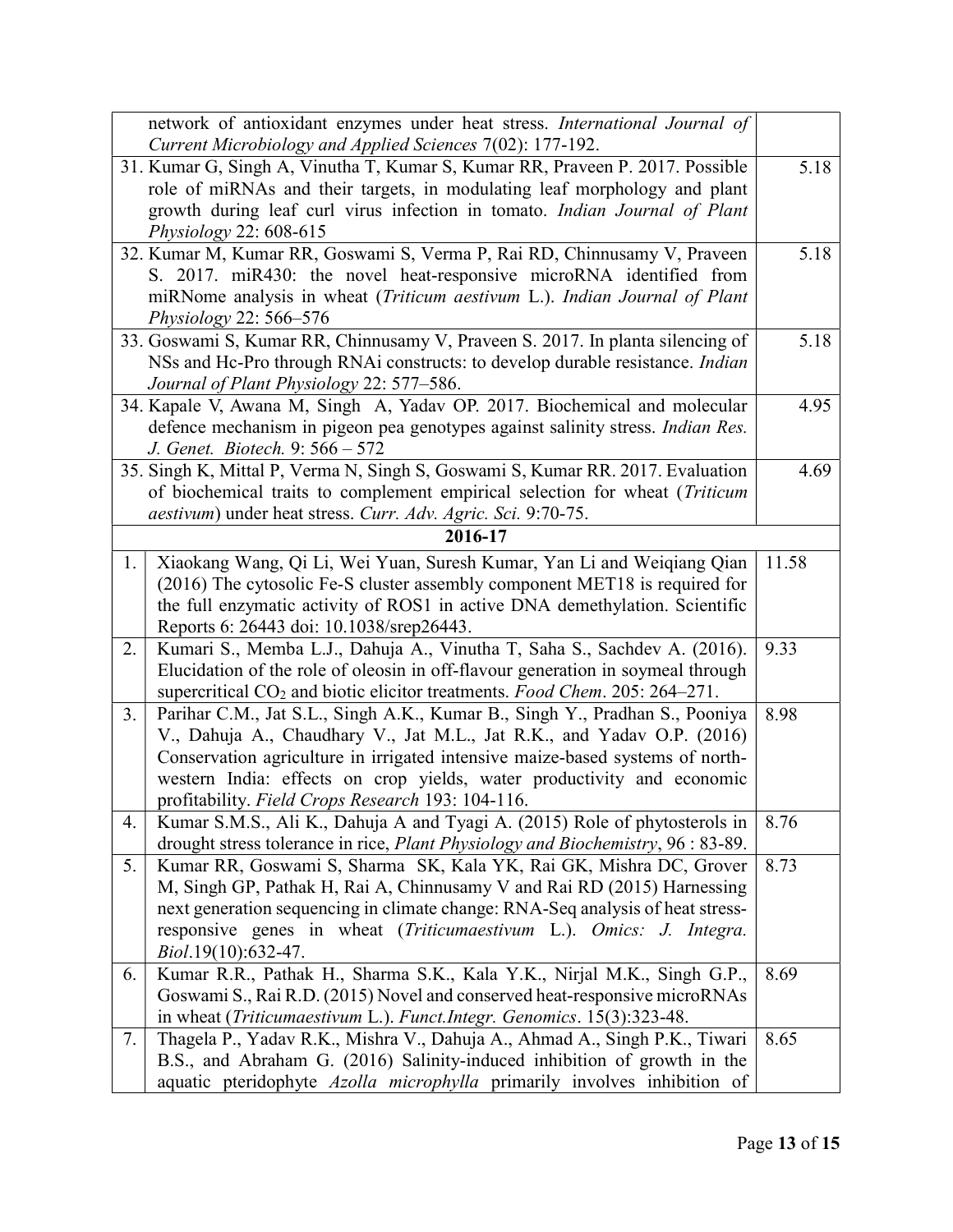|     | photosynthetic components and signaling molecules as revealed by proteome<br>analysis. Protoplasma doi:10.1007/s00709-016-0946-2.        |      |
|-----|------------------------------------------------------------------------------------------------------------------------------------------|------|
| 8.  | Mawlong I., Ali K., Srinivasan R, Rai R D and Tyagi A. (2015) Functional                                                                 | 8.28 |
|     | validation of a drought-responsive AP2/ERF family transcription factor-                                                                  |      |
|     | encoding gene in Arabidopsis. Molecular Breeding. 35(8) : DOI                                                                            |      |
|     | 10.1007/s11032-015-0290-9.                                                                                                               |      |
| 9.  | Kumar RR, Goswami S, Gupta R, Verma P, Singh K, Singh JP, Kumar M,                                                                       | 8.06 |
|     | Sharma SK, Pathak H, Rai RD (2015) The stress of suicide: temporal and spatial                                                           |      |
|     | expression of putative heat shock protein 70 protect the cells from heat injury                                                          |      |
|     | in wheat (Triticumaestivum L). J. Plant Growth Regul.35(1):65-82.                                                                        |      |
| 10. | Kumar S, Sahu N, Singh A (2015) High-frequency in vitro plant regeneration                                                               | 7.69 |
|     | via callus induction in a rare sexual plant of Cenchrusciliais L. In Vitro Cell                                                          |      |
|     | Dev. Biol.51:28-34.                                                                                                                      |      |
| 11. | Kumar RR, Goswami S, Verma P, Singh K, Dixit N, Sharma SK, Pathak H,                                                                     | 7.52 |
|     | Viswanathan C, Rai RD (2015) Salicylic acid alleviates the heat stress-induced                                                           |      |
|     | oxidative damage of starch biosynthesis pathway by modulating the expression                                                             |      |
|     | of heat-stable genes and proteins in wheat (Triticumaestivum L). Acta Physiol.                                                           |      |
|     | Plant. 37:143                                                                                                                            |      |
| 12. | Krishnan V, Singh A, Vinutha T, Singh B, Dahuja A, Rai, RD, Sachdev A                                                                    | 7.42 |
|     | (2015) Irradiation effects on protein profile, solubility, oxidation, scavenger                                                          |      |
|     | ability and bioavailability of essential minerals in black and yellow Indian                                                             |      |
|     | J<br>soybean<br>(Glycine<br>max.<br>$L$ )<br>varieties.<br>Radioanal.<br>Nucl.<br>Chem.                                                  |      |
|     | Doi:10.1007/s10967-015-4193-3.                                                                                                           |      |
|     |                                                                                                                                          |      |
| 13. | Dayal V., Dubey A.K., Singh S.K., Sharma R.M., Dahuja A., and Kaur C.                                                                    | 7.37 |
|     | (2016) Growth, yield and physiology of mango (Mangifera indica L.) cultivars                                                             |      |
|     | as affected by polyembryonic rootstocks. Scientia Horticulturae 199: 186-197.                                                            |      |
| 14. | Kumar S, Sahu N, Singh A (2015) High-frequency in vitro plant regeneration                                                               | 7.16 |
|     | via callus induction in a rare sexual plant of Cenchrusciliais L. In Vitro Cell                                                          |      |
|     | Dev. Biol.51:28-34.                                                                                                                      |      |
| 15. | Pandey V., Krishnan V., Basak N., Hada A., Punjabi M., Jolly M., Lal S.K.,                                                               | 7.09 |
|     | and Sachdev A. (2016). Phytic acid dynamics during seed<br>$Singh$ S.B.,                                                                 |      |
|     | development and it's composition in yellow and black Indian soybean (Glycine                                                             |      |
|     | <i>max</i> L.) genotypes through a modified extraction and HPLC method. <i>J. Plant</i>                                                  |      |
|     | Biochem. & Biotechnol. doi:10.1007/s13562-015-0348-0                                                                                     |      |
| 16. | Verma P., Kumar R.R., Goswami S., Sharma S.K., Nirjal M.K., Singh J.P.,                                                                  | 7.08 |
|     | Dubey K., Pathal H., Rai R.D. (2015) Identification of novel starch synthase                                                             |      |
|     | genes using de novo assembly and heat-induced expression and activity in                                                                 |      |
|     | developing wheat (Triticumaestivum L.). Indian J. Biochem.Biophy. 52: 41-52                                                              |      |
| 17. | Goswami, S., Kumar, R.R., Sharma, S.K., Kala, Y.K., Singh, K., Gupta, R.,                                                                | 7.01 |
|     | Dhawan, G., Rai, G.K., Singh, G.P., Pathak, H., Rai, R.D. (2015) Calcium                                                                 |      |
|     | trigger protein kinases induced signal transduction for augmenting the                                                                   |      |
|     | thermotolerance of developing wheat grain under heat stress. J. Plant Biochem.                                                           |      |
|     | <i>Biotechnol.</i> 24(4):441-452.                                                                                                        |      |
| 18. | Ali, K., and Tyagi, A. (2016) Recent advances in acetyl COA carboxylase; A                                                               | 6.99 |
|     | key enzyme of fatty acid biosynthesis in plants. International Journal of Applied<br>Biology and Pharmaceutical Technology 7(2):264-277. |      |